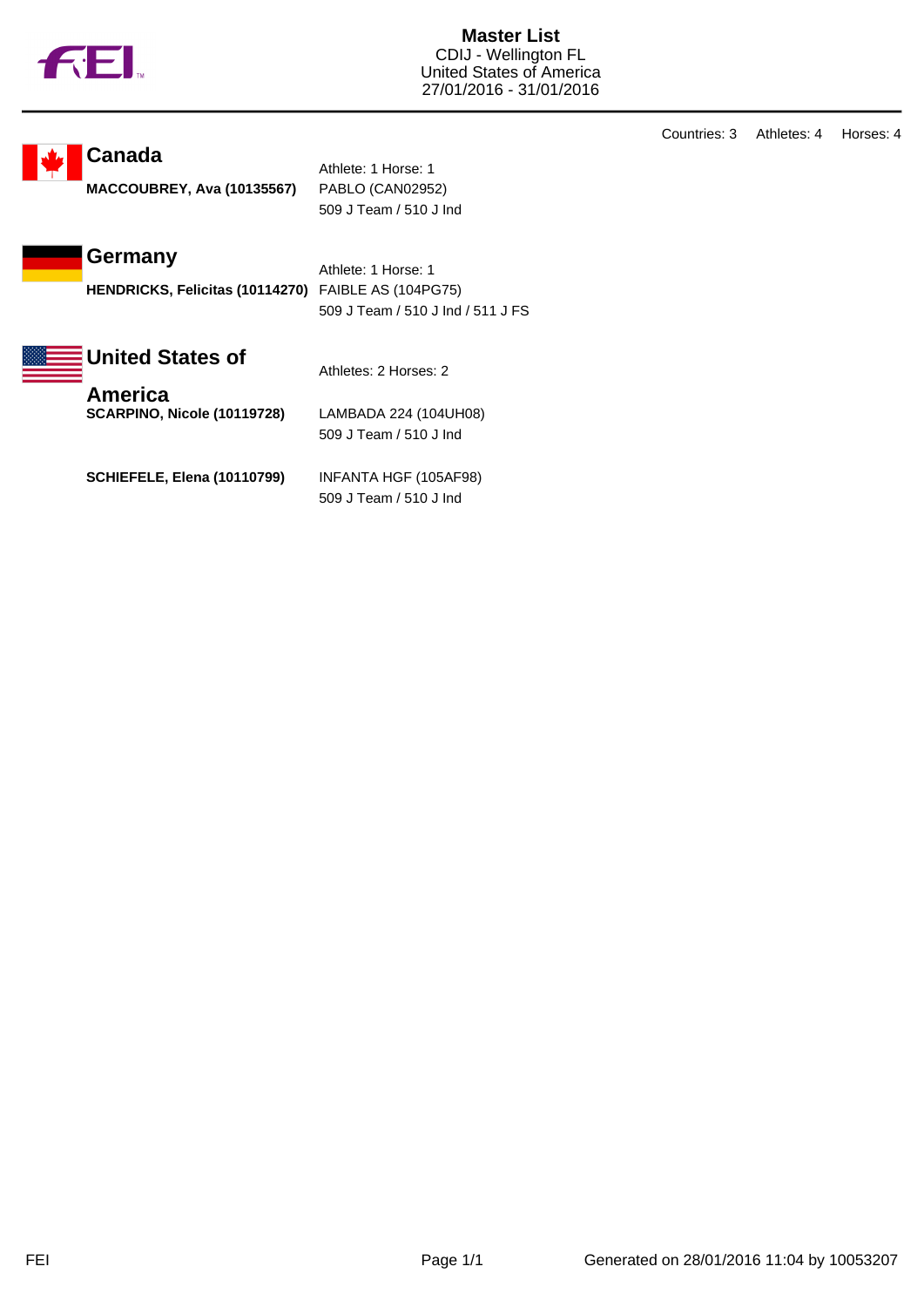

**Master List** CDI-W - Wellington FL United States of America 27/01/2016 - 31/01/2016

|                                                                       |                                                                    | Countries: 15 | Athletes: 43 | Horses: 51 |
|-----------------------------------------------------------------------|--------------------------------------------------------------------|---------------|--------------|------------|
| <b>Argentina</b><br><b>ARMANDO, Gabriel Martin</b><br>(10024777)      | Athletes: 3 Horses: 3<br>ZIPERO (104PS02)<br>500 GP / 502 GPS      |               |              |            |
| LOPARDO GRANA, Cesar<br>(10048829)                                    | TYARA (103ZJ60)<br>500 GP / 502 GPS                                |               |              |            |
| <b>MANFREDI, Maria Florencia</b><br>(10047514)                        | BANDURRIA KACERO (104FE18)<br>500 GP / 501 GP FS                   |               |              |            |
| <b>Australia</b><br>LAYNE, Kelly (10012143)                           | Athlete: 1 Horse: 1<br><b>UDON P (103BY66)</b><br>500 GP / 502 GPS |               |              |            |
| <b>Brazil</b><br><b>MACIEL DUM NASCIMENTO,</b><br>Raimundo (10134457) | Athletes: 2 Horses: 2<br>DANIEL DE G (105AC94)<br>500 GP / 502 GPS |               |              |            |
| <b>MAYUMI UEMURA, Samira</b><br>(10063868)                            | TAMARINDO XI (104FX84)<br>500 GP / 502 GPS                         |               |              |            |
| <b>Canada</b><br>BROOKS, Jacqueline (10003246)                        | Athletes: 8 Horses: 8<br>D NIRO (102RN41)<br>500 GP / 501 GP FS    |               |              |            |
| <b>BUKOWSKI, Lisa (10064290)</b>                                      | SANTOS UTOPIA (NED40494)<br>500 GP / 501 GP FS                     |               |              |            |
| FRASER, Brittany (10037316)                                           | ALL IN (103Cl17)<br>500 GP / 501 GP FS                             |               |              |            |
| GARWEG, Christian (10023824)                                          | DELOREAN (102PB78)<br>500 GP / 501 GP FS                           |               |              |            |
| LANE, Megan (10037007)                                                | CARAVELLA (102OQ76)<br>500 GP / 502 GPS                            |               |              |            |
| PAVICIC, Karen (10023450)                                             | DON DAIQUIRI (103BS52)<br>500 GP / 502 GPS                         |               |              |            |
| <b>STRASSER, Evi (10000046)</b>                                       | RENAISSANCE TYME (102MU21)<br>500 GP / 501 GP FS                   |               |              |            |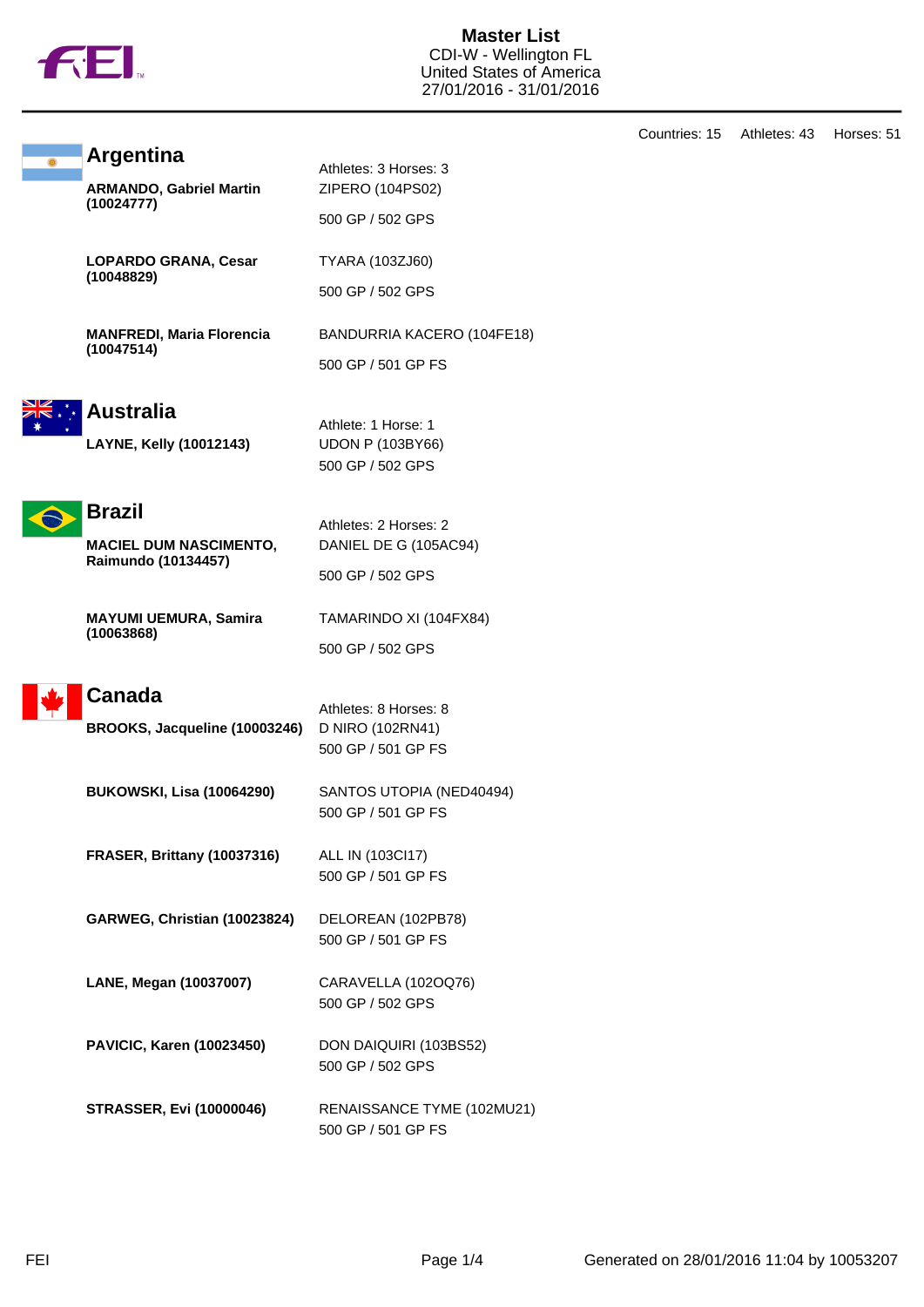

| TRUSSELL, Belinda (10011385)                                      | ANTON (CAN40169)<br>500 GP / 501 GP FS                                                                                     |
|-------------------------------------------------------------------|----------------------------------------------------------------------------------------------------------------------------|
| Denmark<br><b>PETERSEN, Lars (10000034)</b>                       | Athlete: 1 Horses: 2<br>ELFENFEUER (104EK02)<br>500 GP / 502 GPS<br>MARIETT (DEN02600)<br>500 GP / 501 GP FS               |
| <b>Dominican Republic</b><br>LOSOS DE MUÑIZ, Yvonne<br>(10012462) | Athlete: 1 Horses: 2<br>DONDOLO LAS MARISMAS (DOM00069)<br>500 GP / 501 GP FS<br>FOCO LOCO W (104LC77)<br>500 GP / 502 GPS |
| Georgia<br><b>VAUGHAN, Joanne (10040250)</b>                      | Athlete: 1 Horse: 1<br>ELMEGARDENS MARQUIS (EST40062)<br>500 GP / 502 GPS                                                  |
| Germany<br>KLIMKE, Michael (10000528)                             | Athletes: 2 Horses: 2<br>DON WILLIAM 2 (GER41359)<br>500 GP / 501 GP FS / 523 GP Cons                                      |
| KOSCHEL, Christoph (10012140)                                     | BUTOPIAR (103GS03)<br>500 GP / 502 GPS / 523 GP Cons                                                                       |
| <b>2 Great Britain</b><br>PAPE, Suzan (10011925)                  | Athlete: 1 Horse: 1<br>HARMONY'S FIORANO (104OE59)<br>500 GP / 501 GP FS                                                   |
| <b>Philippines</b><br>TZINBERG, Ellesse (10021350)                | Athlete: 1 Horse: 1<br>PAVAROTTI 85 (GER44159)<br>500 GP / 502 GPS                                                         |
| <b>Portugal</b><br><b>WALLENSTEIN, Ricardo</b><br>(10114834)      | Athlete: 1 Horse: 1<br>BEM ME QUER (104QD19)<br>500 GP / 501 GP FS                                                         |
| <b>Puerto Rico</b><br>RETEGUIZ DENIZARD, Luis<br>(10034230)       | Athlete: 1 Horse: 1<br>ROYAL AFFAIR (DOM40005)<br>500 GP / 501 GP FS                                                       |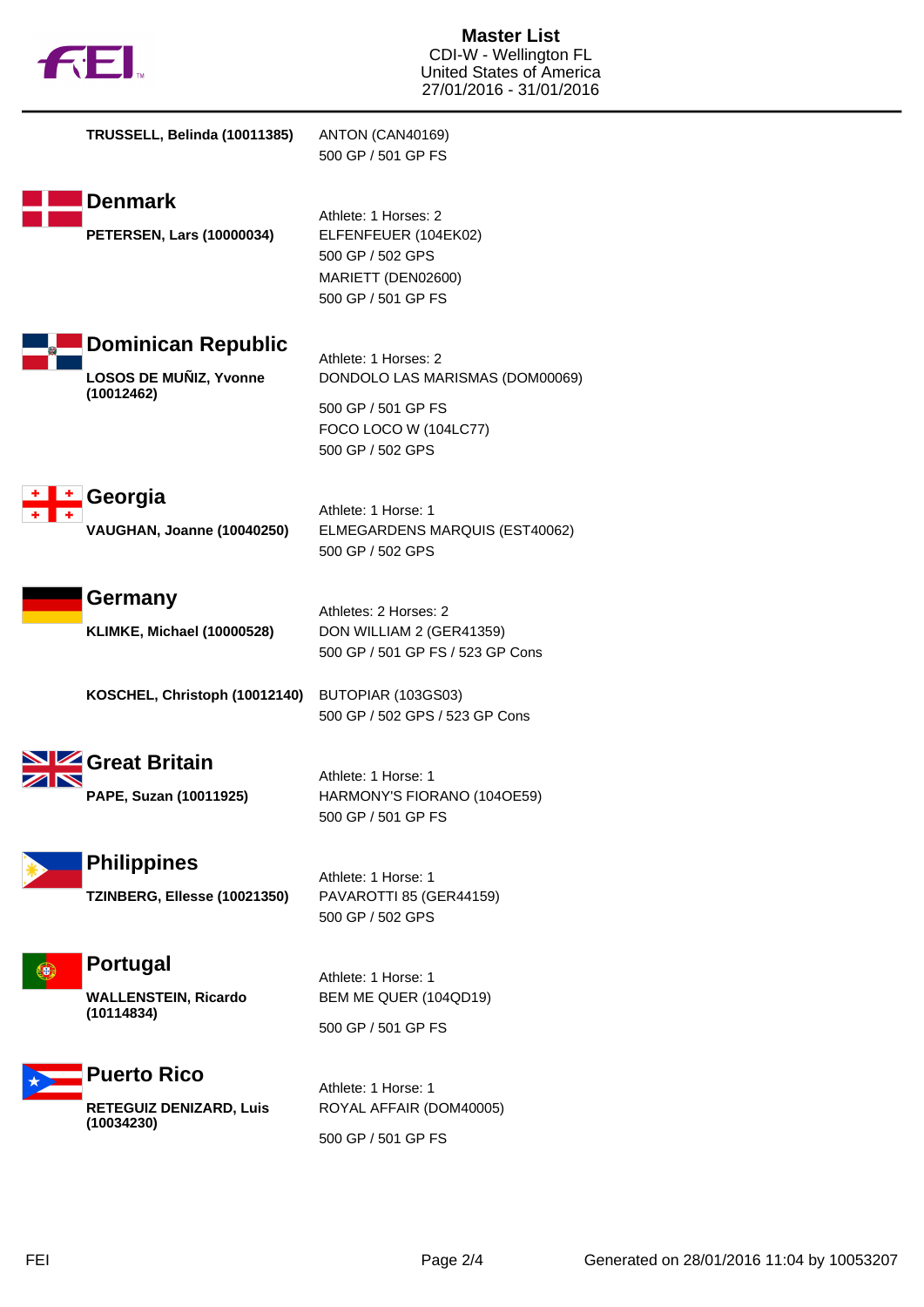

**Master List** CDI-W - Wellington FL United States of America 27/01/2016 - 31/01/2016

| <b>Spain</b><br>JIMENEZ COBO, Juan Antonio<br>(10011357) | Athletes: 2 Horses: 3<br>ELEVADO (102TY47)                                        |
|----------------------------------------------------------|-----------------------------------------------------------------------------------|
|                                                          | 500 GP / 502 GPS<br><b>SUNNY BOY (103BX09)</b><br>500 GP / 501 GP FS              |
| <b>MATUTE GUIMON, Juan</b><br>(10003267)                 | DON DIEGO YMAS (103DH64)                                                          |
|                                                          | 500 GP / 501 GP FS                                                                |
| <b>Sweden</b><br>VILHELMSON SILFVÉN, Tinne<br>(10000051) | Athlete: 1 Horse: 1<br>BENETTON DREAM FRH 1301 (102QS73)                          |
|                                                          | 500 GP / 502 GPS                                                                  |
| <b>United States of</b>                                  | Athletes: 17 Horses: 22                                                           |
| America<br><b>BROCK, Allison M (10064505)</b>            | ROSEVELT (NED41432)<br>500 GP / 501 GP FS                                         |
| <b>EBELING, Jan (10003249)</b>                           | FRH RASSOLINI (102QY20)<br>500 GP / 501 GP FS                                     |
| <b>FRANCIS, Shelly (10003406)</b>                        | DANILO (103VS12)<br>500 GP / 502 GPS<br>DOKTOR (103DA58)<br>500 GP / 501 GP FS    |
| <b>GRAVES, Laura (10073303)</b>                          | VERDADES (103CK84)<br>500 GP / 501 GP FS                                          |
| HAMILTON, Susanne (10036889) LORD LOCKSLEY (103FK08)     | 500 GP / 501 GP FS                                                                |
| MARCHAND, Jennifer (10055625) CARDEUR (103YF37)          | 500 GP / 502 GPS                                                                  |
| MAREK, Anna (10026709)                                   | <b>UNICO G (102RW01)</b><br>500 GP / 501 GP FS                                    |
| PAGE, Arlène (10003143)                                  | ALINA (USA42838)<br>500 GP / 501 GP FS<br>WOODSTOCK (102ZM70)<br>500 GP / 502 GPS |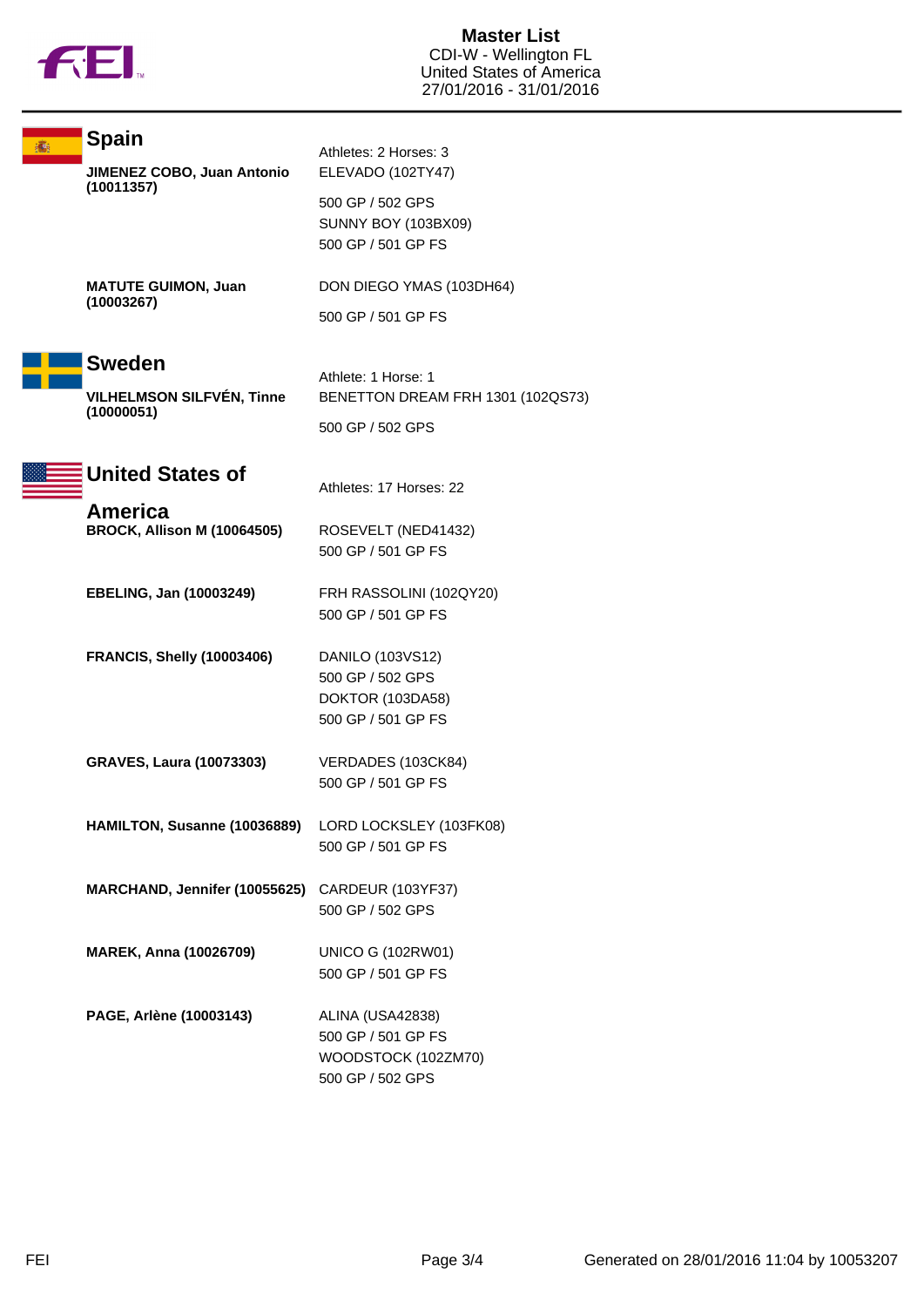

**Master List** CDI-W - Wellington FL United States of America 27/01/2016 - 31/01/2016

|                                                 | PERRY-GLASS, Kasey (10093657) GOERKLINTGAARDS DUBLET (103NW13)<br>500 GP / 502 GPS<br>TRØSTRUPLUND'S SCARLET (DEN40795)<br>500 GP / 501 GP FS |
|-------------------------------------------------|-----------------------------------------------------------------------------------------------------------------------------------------------|
| POAG, Katie (10039645)                          | ZONNEKONING (104EX85)<br>500 GP / 502 GPS                                                                                                     |
| POT, Adrienne (10034361)                        | SOMETHING SPECIAL (ESP04288)<br>500 GP / 502 GPS                                                                                              |
| PRIEST, Kathy (10003278)                        | WILD DANCER (102YU40)<br>500 GP / 502 GPS                                                                                                     |
| <b>RAINE, Kathleen (10003277)</b>               | BREANNA (USA42245)<br>500 GP / 501 GP FS                                                                                                      |
| RIZVI, P.j. (10066001)                          | BREAKING DAWN (NED42488)<br>500 GP / 501 GP FS<br>UNLIMITED (103LC05)<br>500 GP / 502 GPS                                                     |
| ROSENCRANTZ, Mette (10016524) MARRON (DEN40525) | 500 GP / 502 GPS                                                                                                                              |
| <b>SPRIESER, Lauren (10015685)</b>              | ELLEGRIA (102ZD35)<br>500 GP / 501 GP FS                                                                                                      |
| <b>WILCOX, Lisa (10011391)</b>                  | GALANT (103ZE45)<br>500 GP / 502 GPS<br>PIKKO DEL CERRO HU (102TW00)<br>500 GP / 501 GP FS                                                    |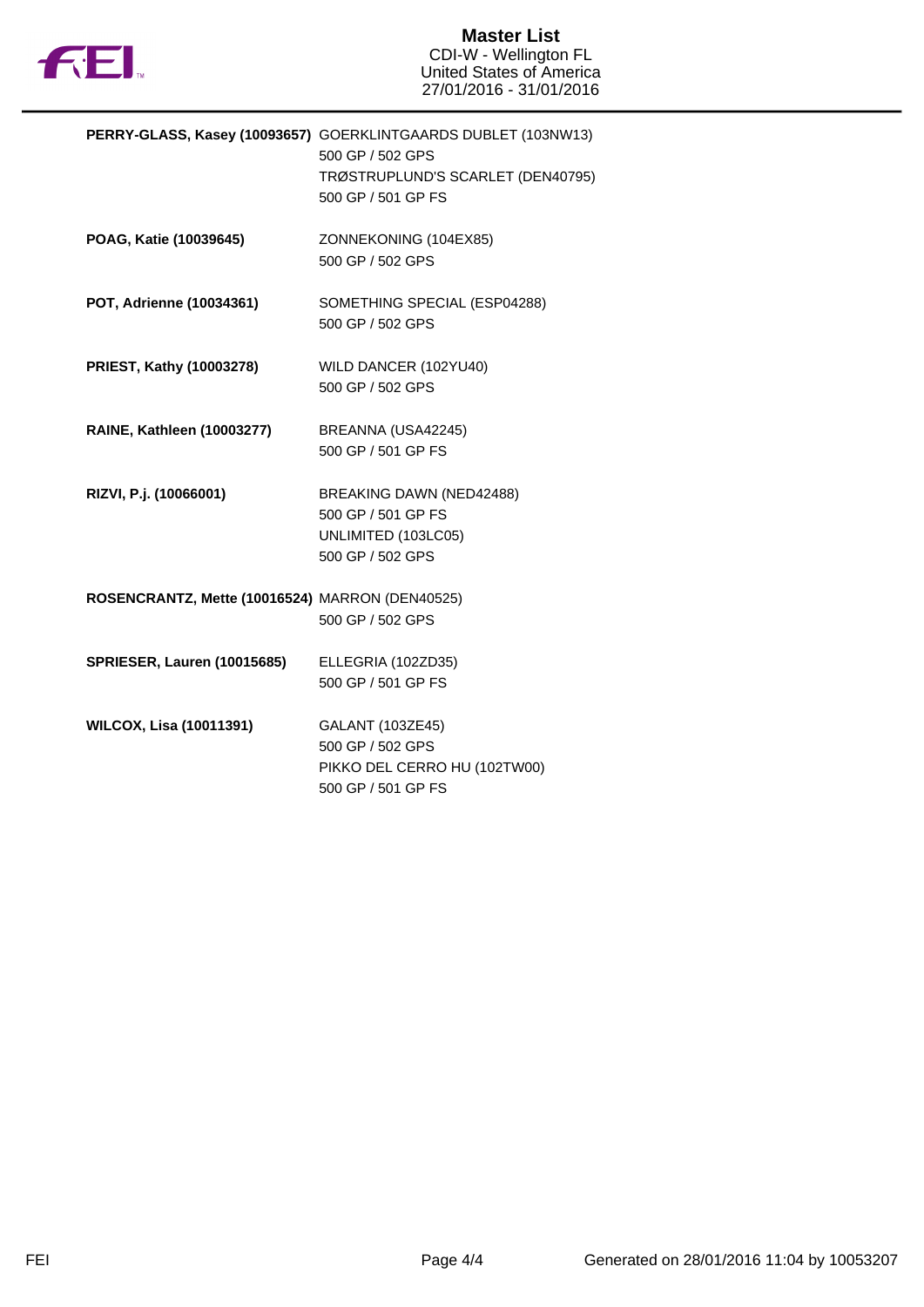

**Austria**

**Master List** CDI1\* - Wellington FL United States of America 27/01/2016 - 31/01/2016

| STUMPF, Katharina (10040077)                                       | AUTICIC. I LIVISC. I<br>FOR MY LOVE (ESP40469)<br>503 PSG / 504 Int I / 505 Int I FS                                                            |
|--------------------------------------------------------------------|-------------------------------------------------------------------------------------------------------------------------------------------------|
| <b>Canada</b><br><b>IRVING, Jill (10045087)</b>                    | Athletes: 2 Horses: 2<br>DONATELLA 79 (103UL27)<br>503 PSG / 504 Int I / 505 Int I FS                                                           |
| <b>STRASSER, Evi (10000046)</b>                                    | SUPER TYME (103YD32)<br>503 PSG / 504 Int I / 505 Int I FS                                                                                      |
| <b>Chile</b><br>YARUR, Virginia (10064578)                         | Athlete: 1 Horse: 1<br>FINN (103KQ55)<br>503 PSG / 504 Int I                                                                                    |
| Colombia<br><b>APONTE GONZALEZ, Maria</b><br>Alejandra (10092997)  | Athletes: 2 Horses: 2<br>ROYAL ANGEL (103VN71)<br>503 PSG / 504 Int I                                                                           |
| <b>CORCHUELO, Raul (10022146)</b>                                  | BECKHAM (103Cl13)<br>503 PSG / 504 Int I                                                                                                        |
| Germany<br><b>KLIMKE, Michael (10000528)</b>                       | Athletes: 2 Horses: 3<br>DJAMBA DJOKIBA (104IC95)<br>503 PSG / 504 Int I / 505 Int I FS<br>HARMONY'S DEPARDIEU (104NV77)<br>503 PSG / 504 Int I |
| STANUSCHEWSKI, Sarah<br>(10135730)                                 | LERTIGO TYME (104YW65)<br>503 PSG / 504 Int I / 505 Int I FS                                                                                    |
| SIZ Great Britain<br>PAPE, Suzan (10011925)                        | Athlete: 1 Horse: 1<br>HARMONY'S DON NOBLESSE (104OE60)<br>503 PSG / 504 Int I                                                                  |
| <b>Netherlands</b><br><b>COLLINS - STRIJK, Leida</b><br>(10019319) | Athletes: 2 Horses: 3<br>DON TIGNANELLO (102YU96)                                                                                               |

Athlete: 1 Horse: 1

503 PSG / 504 Int I / 505 Int I FS ZANTROS (105AD57) 503 PSG / 504 Int I / 505 Int I FS

Countries: 9 Athletes: 19 Horses: 21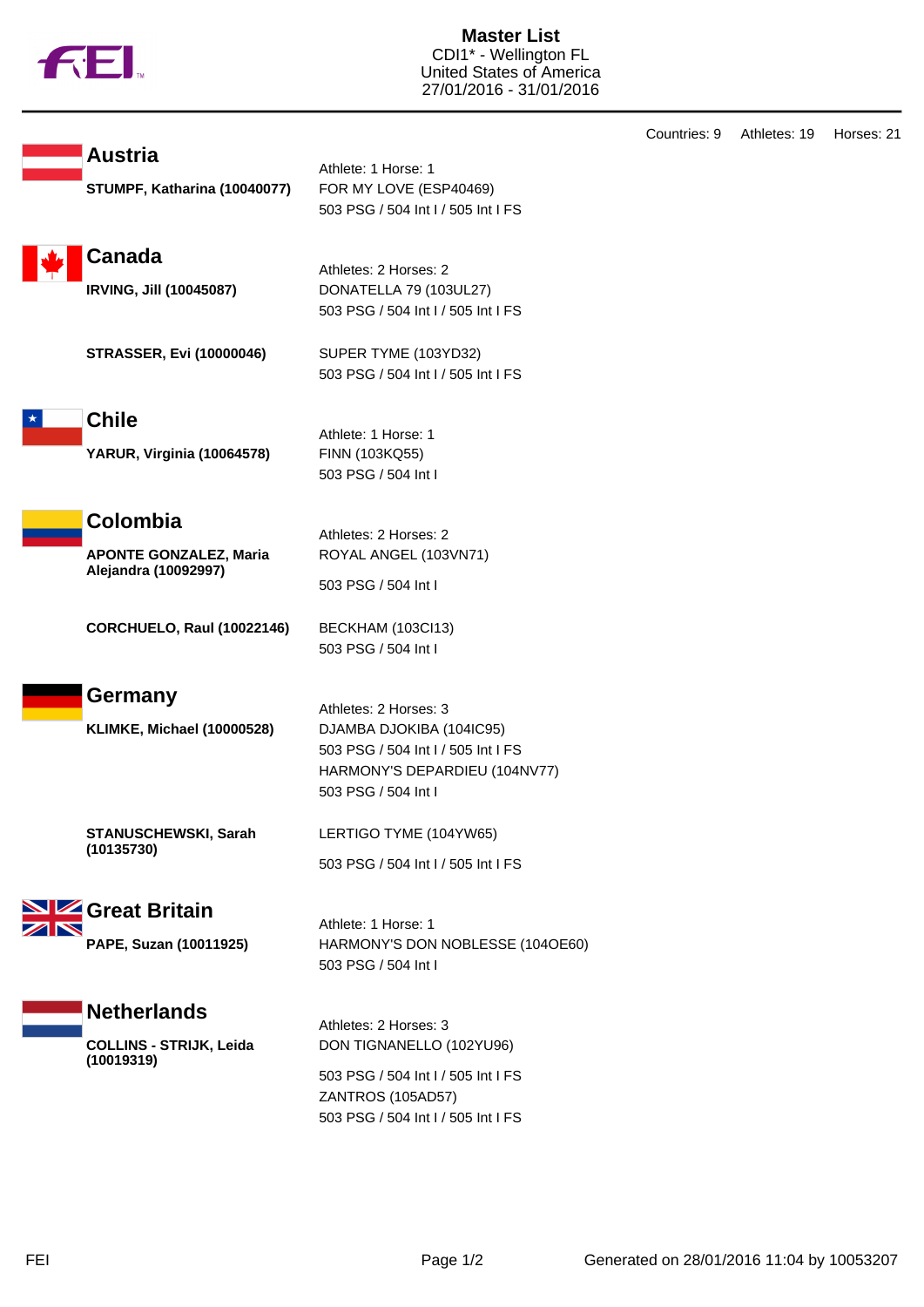

**Master List** CDI1\* - Wellington FL United States of America 27/01/2016 - 31/01/2016

**DE HAAN, Yvonne (10135628)** WINTER (104OT27)

503 PSG / 504 Int I / 505 Int I FS

503 PSG / 504 Int I / 505 Int I FS

## **Spain**

**JIMENEZ COBO, Juan Antonio (10011357)**

## **United States of**

Athletes: 7 Horses: 7

Athlete: 1 Horse: 1

LENIN MOR (104QU69)

**America**<br>**BOCK, Amy (10023571)** 

| յy (10023571) | WALK THE LINE (104MA49)            |
|---------------|------------------------------------|
|               | 503 PSG / 504 Int I / 505 Int I FS |

**BOLDT, Kate (10111231)** DYNAMICA (104MC11) 503 PSG / 504 Int I / 505 Int I FS

**CORDIA VAN REESEMA, Eliane (10016916)** JEWEL'S AMETHYST (104JS58) 503 PSG / 504 Int I

- **FLADLAND, Missy (10065283)** ROYAL GEM (104NB33) 503 PSG / 504 Int I
- **GILTNER, Lisa (10114301)** ROTER MILAN (103KA64) 503 PSG / 504 Int I
- **HOFFMANN, Chrissa (10054222)** SCRABBLE (104PR57) 503 PSG / 504 Int I
- **PARRA, Cesar (10000031)** BLICKPUNKT 4 (102ZD67) 503 PSG / 504 Int I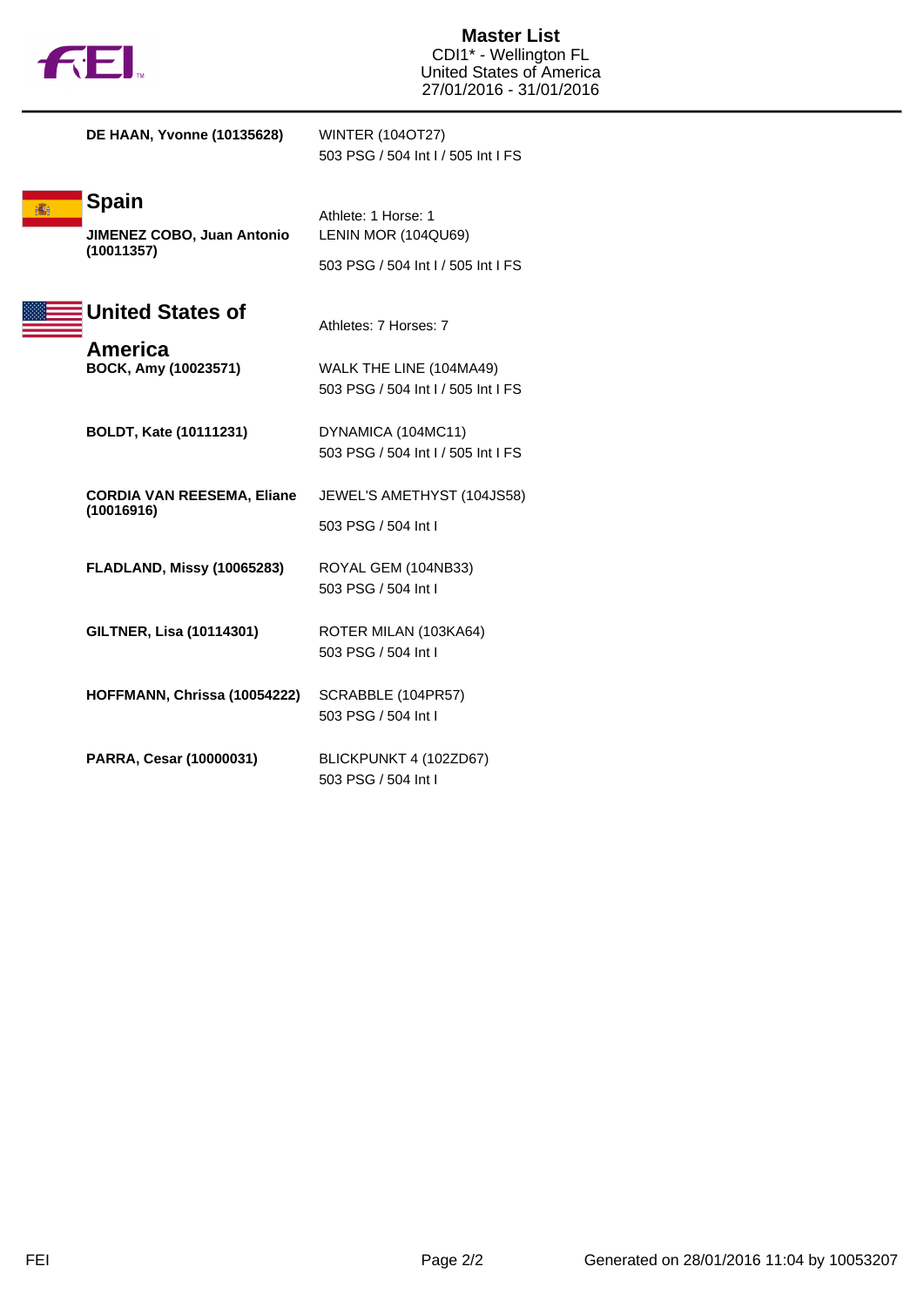

**Master List** CDIU25 - Wellington FL United States of America 27/01/2016 - 31/01/2016

**Austria**

**PORSCHE, Diana (10095146)** DI SANDRO (104MN38)

Athlete: 1 Horse: 1 515 Int II / 516 GP 16-25



**MATUTE GUIMON, Juan (10003267)**

Athlete: 1 Horse: 1 QUANTICO YMAS (104FE38)

515 Int II / 516 GP 16-25

Countries: 2 Athletes: 2 Horses: 2